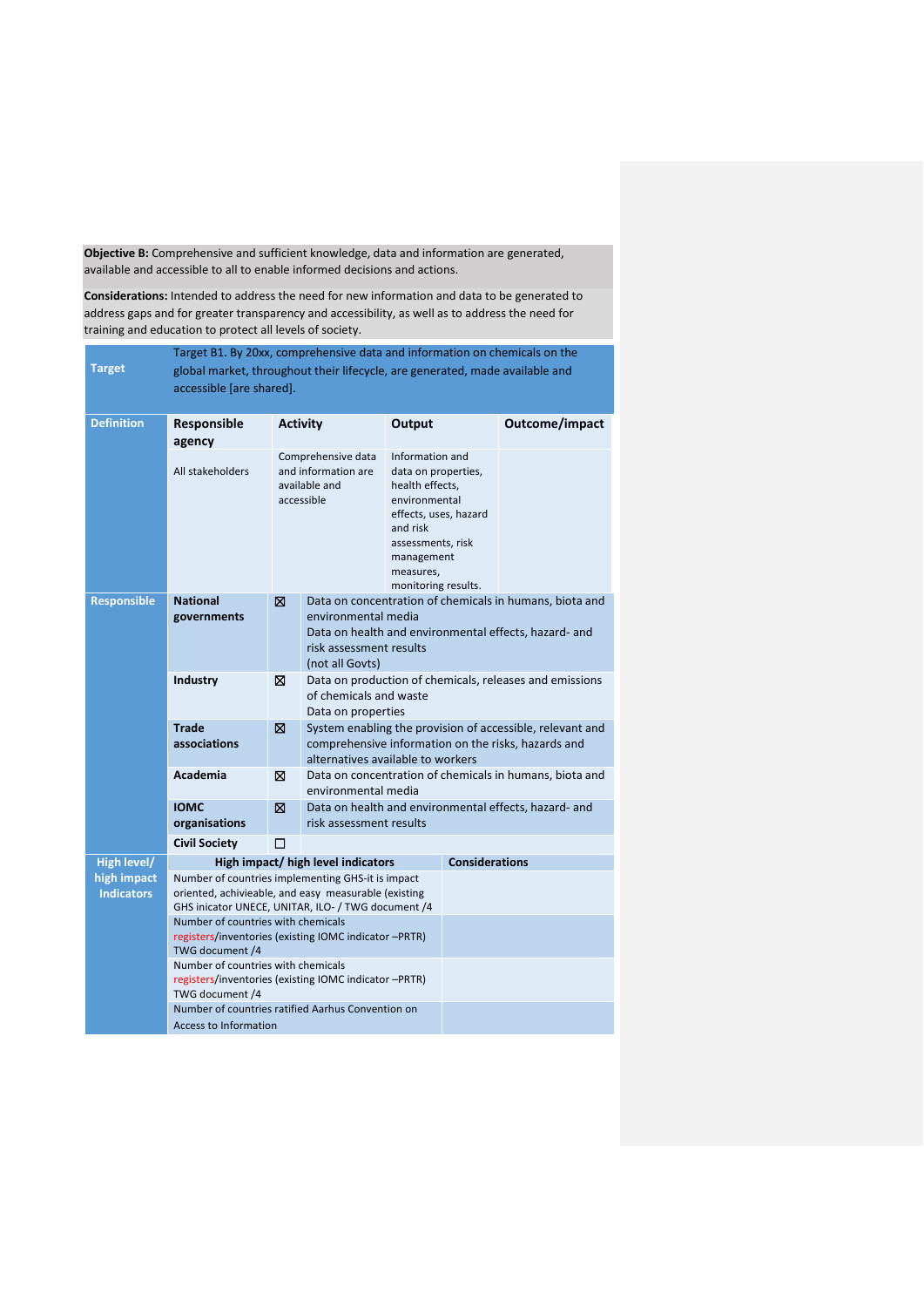## **Existing baselines**

Additional considerations resulting from the discussions:

Review to encompass relevant data for collection by stakeholders.

A process for the evaluation of data/information needs to be developed/introduced.

Capacity building is to be addressed under SOA.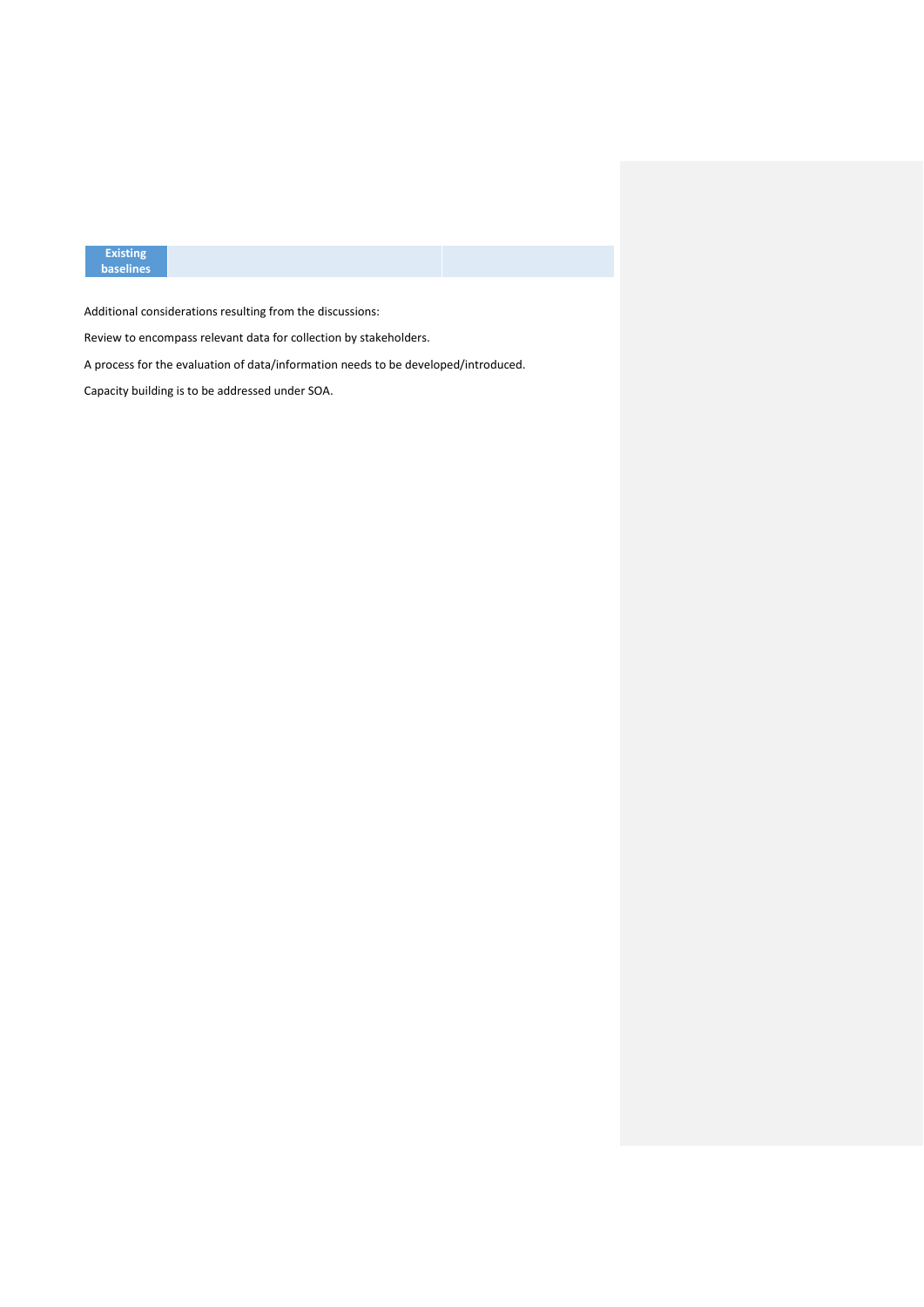| <b>Target</b>                       |                                                                                                   |           |                                                                                                                                                                   | Target B.2 By 20xx all stakeholders have and are using the most appropriate and<br>standardized tools, guidelines and best available practices for assessments and sound<br>Output<br>Outcome/impact<br>Outcome could be<br>appropriate tools,<br>assessments and<br>assessments and<br>practices for the<br>sound management<br>prevention and<br>and decreasing of<br>minimization of<br>risk reduction,<br>harm, monitoring<br>prevention of harm.<br>and enforcement are<br>used. |                                                                                                                                                                 |  |  |  |  |
|-------------------------------------|---------------------------------------------------------------------------------------------------|-----------|-------------------------------------------------------------------------------------------------------------------------------------------------------------------|---------------------------------------------------------------------------------------------------------------------------------------------------------------------------------------------------------------------------------------------------------------------------------------------------------------------------------------------------------------------------------------------------------------------------------------------------------------------------------------|-----------------------------------------------------------------------------------------------------------------------------------------------------------------|--|--|--|--|
|                                     | management, as well as for the prevention of harm, risk reduction, monitoring and<br>enforcement. |           |                                                                                                                                                                   |                                                                                                                                                                                                                                                                                                                                                                                                                                                                                       |                                                                                                                                                                 |  |  |  |  |
| <b>Definition</b>                   | <b>Responsible</b>                                                                                |           | <b>Activity</b>                                                                                                                                                   |                                                                                                                                                                                                                                                                                                                                                                                                                                                                                       |                                                                                                                                                                 |  |  |  |  |
|                                     | agency                                                                                            |           |                                                                                                                                                                   |                                                                                                                                                                                                                                                                                                                                                                                                                                                                                       |                                                                                                                                                                 |  |  |  |  |
|                                     | All stakeholders                                                                                  | practices | using the most<br>appropriate and<br>standardized tools,<br>guidelines and best<br>Identification of the<br>available tools,<br>guidelines and best<br>practices. |                                                                                                                                                                                                                                                                                                                                                                                                                                                                                       |                                                                                                                                                                 |  |  |  |  |
| <b>Responsible</b>                  | <b>National</b><br>governments                                                                    | ⊠         |                                                                                                                                                                   |                                                                                                                                                                                                                                                                                                                                                                                                                                                                                       |                                                                                                                                                                 |  |  |  |  |
|                                     | Industry                                                                                          | X         |                                                                                                                                                                   |                                                                                                                                                                                                                                                                                                                                                                                                                                                                                       |                                                                                                                                                                 |  |  |  |  |
|                                     | <b>Trade</b><br>associations                                                                      | 冈         | chemical use in the workplace                                                                                                                                     |                                                                                                                                                                                                                                                                                                                                                                                                                                                                                       | System for appropriate paid time for training, and the<br>provision of necessary resources, for worker<br>representatives to perform their functions related to |  |  |  |  |
|                                     | Academia                                                                                          | ⊠         | Harmonized research protocols                                                                                                                                     |                                                                                                                                                                                                                                                                                                                                                                                                                                                                                       |                                                                                                                                                                 |  |  |  |  |
|                                     | <b>IOMC</b><br>organisations                                                                      | П         |                                                                                                                                                                   |                                                                                                                                                                                                                                                                                                                                                                                                                                                                                       |                                                                                                                                                                 |  |  |  |  |
|                                     | <b>Civil Society</b>                                                                              | $\Box$    |                                                                                                                                                                   |                                                                                                                                                                                                                                                                                                                                                                                                                                                                                       |                                                                                                                                                                 |  |  |  |  |
| High level/                         |                                                                                                   |           | Indicator                                                                                                                                                         |                                                                                                                                                                                                                                                                                                                                                                                                                                                                                       | <b>Considerations</b>                                                                                                                                           |  |  |  |  |
| high impact<br><b>Indicators</b>    | Number of tools, guidelines and best practices<br>available (international, regional, national)   |           |                                                                                                                                                                   |                                                                                                                                                                                                                                                                                                                                                                                                                                                                                       |                                                                                                                                                                 |  |  |  |  |
|                                     | Number of tools used                                                                              |           |                                                                                                                                                                   |                                                                                                                                                                                                                                                                                                                                                                                                                                                                                       |                                                                                                                                                                 |  |  |  |  |
|                                     | Number of trainings organized to promote use of tools                                             |           |                                                                                                                                                                   |                                                                                                                                                                                                                                                                                                                                                                                                                                                                                       |                                                                                                                                                                 |  |  |  |  |
| <b>Existing</b><br><b>baselines</b> |                                                                                                   |           |                                                                                                                                                                   |                                                                                                                                                                                                                                                                                                                                                                                                                                                                                       |                                                                                                                                                                 |  |  |  |  |

Additional considerations resulting from the discussions:

Target might be better places under SOD.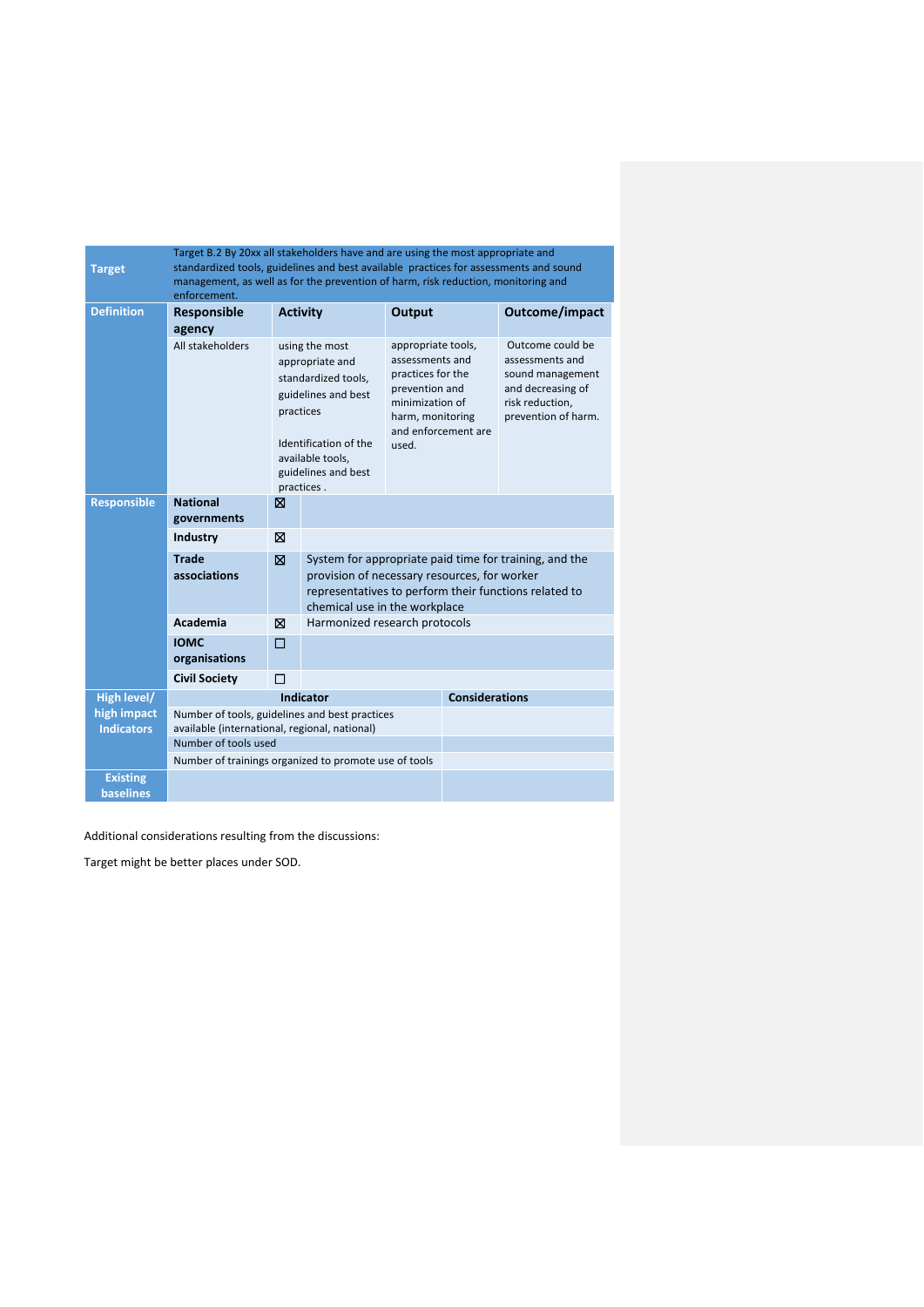| Target                              | HW Target B.3 By 20xx, stakeholders have put in place mechanisms to access information<br>and standardized methods to assess, reduce and prevent health impacts at all stages of the<br>chemical life cycle.                                                                                                       |                                                                                                                                                                                                                                                                                                                                                                       |                  |                                                                                                                                                                                                  |                       |                                      |                |  |  |
|-------------------------------------|--------------------------------------------------------------------------------------------------------------------------------------------------------------------------------------------------------------------------------------------------------------------------------------------------------------------|-----------------------------------------------------------------------------------------------------------------------------------------------------------------------------------------------------------------------------------------------------------------------------------------------------------------------------------------------------------------------|------------------|--------------------------------------------------------------------------------------------------------------------------------------------------------------------------------------------------|-----------------------|--------------------------------------|----------------|--|--|
|                                     | ORG Target B.3 Information and standardized methods are available and used to<br>understand the impacts of chemicals and waste for improved burden-of-disease and cost-<br>of-inaction estimates, to inform the advancement of chemical safety measures and to<br>measure progress towards reducing those impacts. |                                                                                                                                                                                                                                                                                                                                                                       |                  |                                                                                                                                                                                                  |                       |                                      |                |  |  |
| <b>Definition</b>                   | Responsible                                                                                                                                                                                                                                                                                                        | <b>Activity</b>                                                                                                                                                                                                                                                                                                                                                       |                  | Output                                                                                                                                                                                           |                       |                                      | Outcome/impact |  |  |
|                                     | agency                                                                                                                                                                                                                                                                                                             |                                                                                                                                                                                                                                                                                                                                                                       |                  |                                                                                                                                                                                                  |                       |                                      |                |  |  |
|                                     |                                                                                                                                                                                                                                                                                                                    | understand the<br>Information and<br>standardized<br>impacts of chemicals<br>and waste for<br>methods are<br>improved burden-of-<br>available and used<br>disease and cost-of-<br>to understand the<br>inaction estimates.<br>impacts of chemicals<br>and waste for<br>improved burden-of-<br>disease and cost-of-<br>inaction estimates.                             |                  |                                                                                                                                                                                                  |                       | Reducing impacts of<br>chemicals and |                |  |  |
| <b>Responsible</b>                  | <b>National</b>                                                                                                                                                                                                                                                                                                    | П                                                                                                                                                                                                                                                                                                                                                                     |                  |                                                                                                                                                                                                  |                       |                                      |                |  |  |
|                                     | governments                                                                                                                                                                                                                                                                                                        |                                                                                                                                                                                                                                                                                                                                                                       |                  |                                                                                                                                                                                                  |                       |                                      |                |  |  |
|                                     | <b>Industry</b>                                                                                                                                                                                                                                                                                                    | X                                                                                                                                                                                                                                                                                                                                                                     |                  | System for appropriate paid time for training, and the<br>provision of necessary resources, for worker<br>representatives to perform their functions related to<br>chemical use in the workplace |                       |                                      |                |  |  |
|                                     | <b>Trade</b><br>associations                                                                                                                                                                                                                                                                                       | ⊠                                                                                                                                                                                                                                                                                                                                                                     |                  |                                                                                                                                                                                                  |                       |                                      |                |  |  |
|                                     | Academia                                                                                                                                                                                                                                                                                                           | П                                                                                                                                                                                                                                                                                                                                                                     |                  |                                                                                                                                                                                                  |                       |                                      |                |  |  |
|                                     | <b>IOMC</b>                                                                                                                                                                                                                                                                                                        | о                                                                                                                                                                                                                                                                                                                                                                     |                  |                                                                                                                                                                                                  |                       |                                      |                |  |  |
|                                     | organisations                                                                                                                                                                                                                                                                                                      |                                                                                                                                                                                                                                                                                                                                                                       |                  |                                                                                                                                                                                                  |                       |                                      |                |  |  |
|                                     | <b>Civil Society</b>                                                                                                                                                                                                                                                                                               | п                                                                                                                                                                                                                                                                                                                                                                     |                  |                                                                                                                                                                                                  |                       |                                      |                |  |  |
| High level/                         |                                                                                                                                                                                                                                                                                                                    |                                                                                                                                                                                                                                                                                                                                                                       | <b>Indicator</b> |                                                                                                                                                                                                  | <b>Considerations</b> |                                      |                |  |  |
| high impact<br><b>Indicators</b>    | Number of globally agreed standards for collecting<br>data on:<br>Mortality<br>-<br>Morbidity<br>Environmental pollution<br>Economic costs                                                                                                                                                                         |                                                                                                                                                                                                                                                                                                                                                                       |                  |                                                                                                                                                                                                  |                       |                                      |                |  |  |
|                                     | and age group.                                                                                                                                                                                                                                                                                                     | Indicator 8.8.3: Mortality rate from diseases attributed<br>ILO, WHO Secretariats proposal.<br>to occupational risk factors, by disease, risk factor, sex,<br>Indicator makes use of existing<br>official data produced almost<br>exclusively by NSOs and already<br>compiled by WHO and ILO.<br>Number of governments implementing standardized<br>Poison<br>centres |                  |                                                                                                                                                                                                  |                       |                                      |                |  |  |
|                                     | data collection methods                                                                                                                                                                                                                                                                                            |                                                                                                                                                                                                                                                                                                                                                                       |                  |                                                                                                                                                                                                  | ChemObs               |                                      | (example);     |  |  |
| <b>Existing</b><br><b>baselines</b> |                                                                                                                                                                                                                                                                                                                    |                                                                                                                                                                                                                                                                                                                                                                       |                  |                                                                                                                                                                                                  |                       |                                      |                |  |  |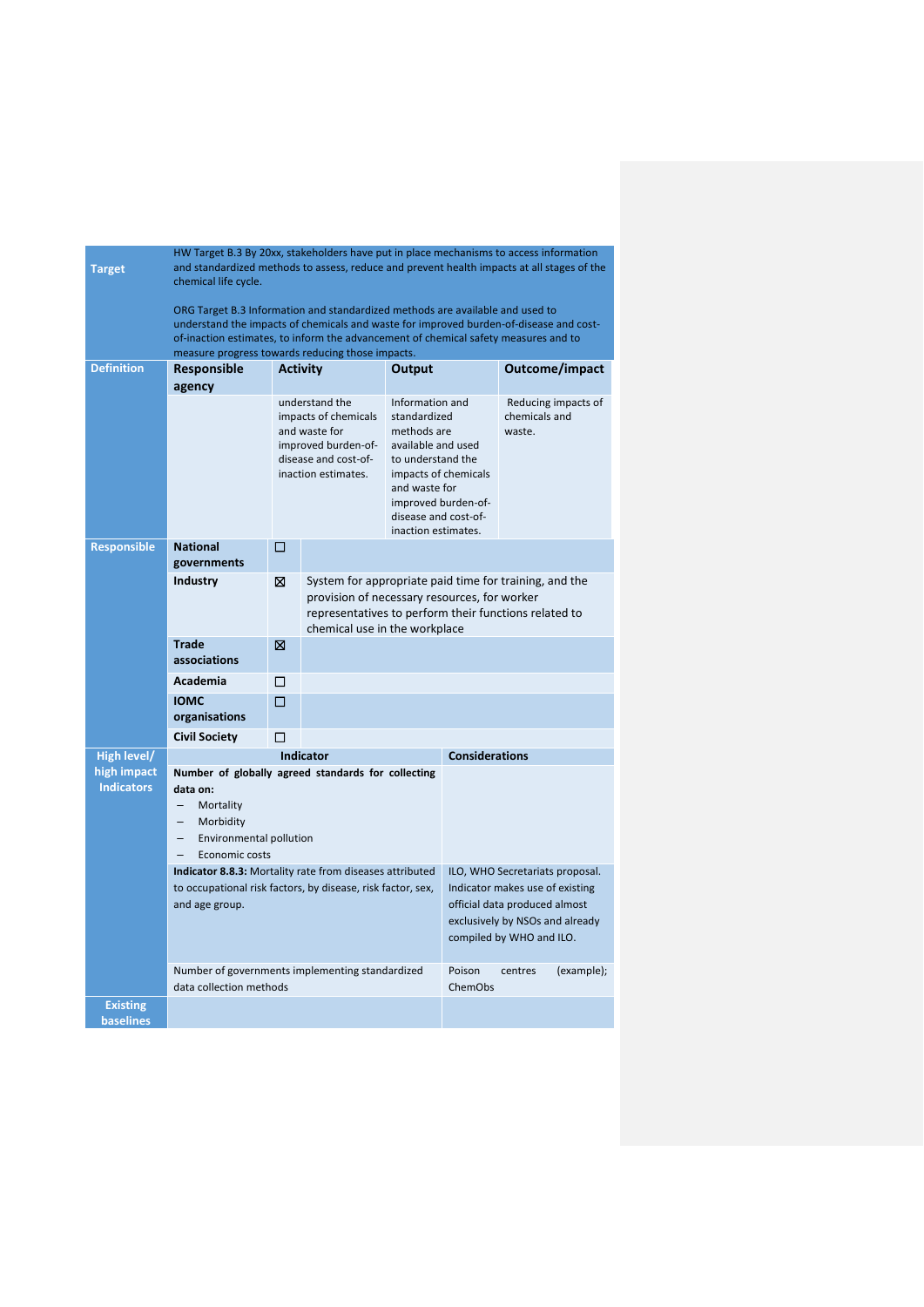Additional considerations resulting from the discussions:

Reads well for burden of disease but doesn't have an equivalent for the environment.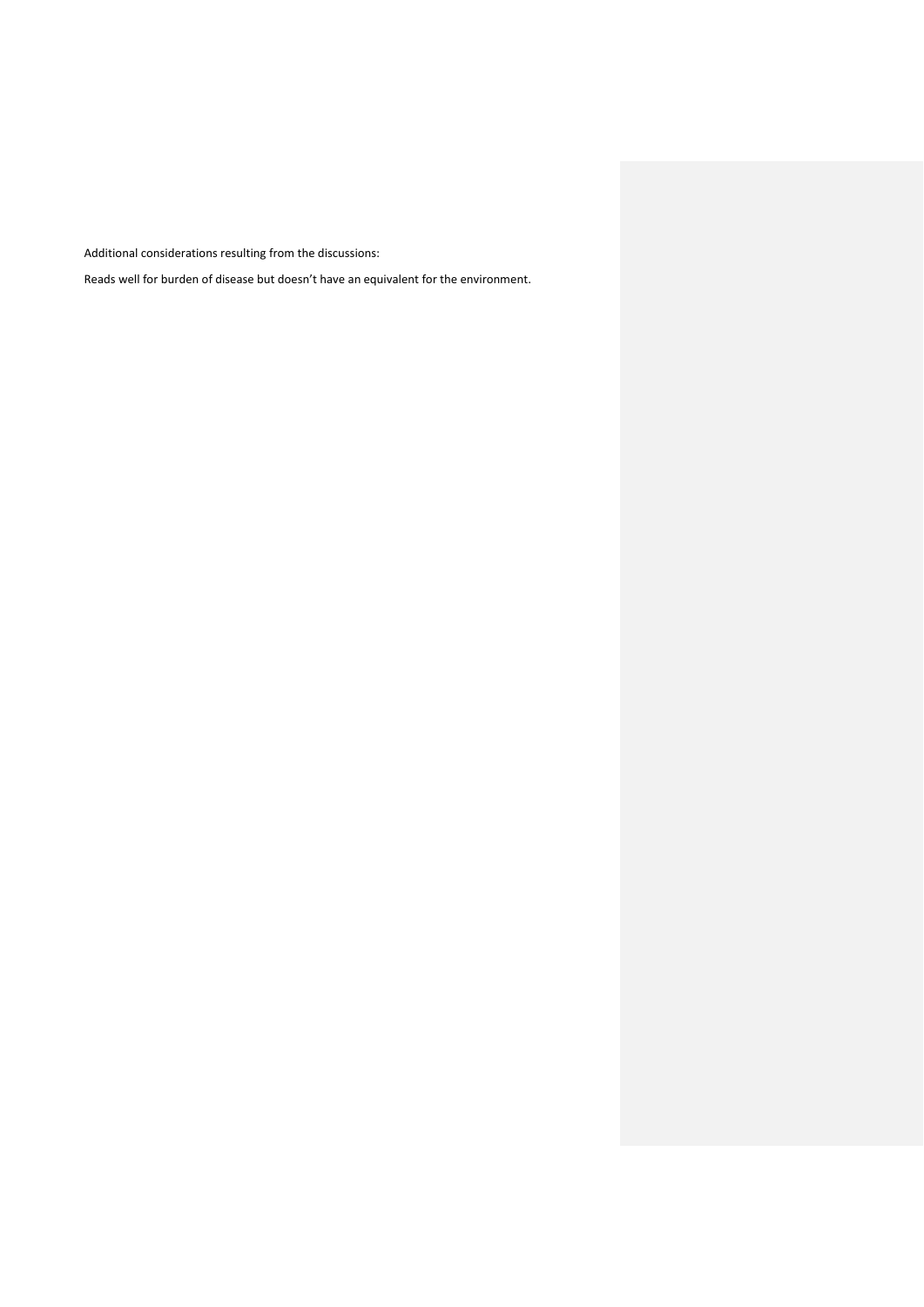| <b>Target</b>                    | Target B.4 By 20XX educational, training and public awareness programmes on chemical<br>safety, sustainability and safer alternatives have been developed and implemented.                           |                                                                                                                                                                           |                  |                                                                                                                                            |                       |                                                                                                                                                                                                                                                                                                                                                                          |                              |  |  |
|----------------------------------|------------------------------------------------------------------------------------------------------------------------------------------------------------------------------------------------------|---------------------------------------------------------------------------------------------------------------------------------------------------------------------------|------------------|--------------------------------------------------------------------------------------------------------------------------------------------|-----------------------|--------------------------------------------------------------------------------------------------------------------------------------------------------------------------------------------------------------------------------------------------------------------------------------------------------------------------------------------------------------------------|------------------------------|--|--|
| <b>Definition</b>                | <b>Responsible</b><br>agency                                                                                                                                                                         | <b>Activity</b>                                                                                                                                                           |                  | Output                                                                                                                                     |                       | Outcome/impact                                                                                                                                                                                                                                                                                                                                                           |                              |  |  |
|                                  | Countries (national<br>governments)<br>/stakeholders<br>(industry)<br><b>IGOs</b>                                                                                                                    | Development and<br>implementation of<br>training and public<br>awareness<br>programmes.<br>Also promotion of<br>the use of safer<br>alternatives to<br>harmful chemicals. |                  | Education, training,<br>public awareness<br>programmes on<br>chemical safety and<br>on environmentally<br>sound and safer<br>alternatives. |                       | Not specifically<br>mentioned in targets.<br>But impacts could be<br>following:<br>Workers that might<br>be negatively<br>affected by harmful<br>chemicals because of<br>their nature of work,<br>are aware of the<br>health risks and know<br>how to minimize,<br>avoid risks.<br>Environmental and<br>health benefits, if<br>safer alternatives are<br>taken into use. |                              |  |  |
| <b>Responsible</b>               | <b>National</b><br>governments                                                                                                                                                                       | ⊠                                                                                                                                                                         |                  |                                                                                                                                            |                       | Specifics to be filled out in regard to each stakeholder                                                                                                                                                                                                                                                                                                                 |                              |  |  |
|                                  | <b>Industry</b>                                                                                                                                                                                      | Ø                                                                                                                                                                         |                  |                                                                                                                                            |                       |                                                                                                                                                                                                                                                                                                                                                                          |                              |  |  |
|                                  | <b>Trade</b><br>associations                                                                                                                                                                         | ⊠                                                                                                                                                                         |                  |                                                                                                                                            |                       |                                                                                                                                                                                                                                                                                                                                                                          |                              |  |  |
|                                  | Academia                                                                                                                                                                                             | ⊠                                                                                                                                                                         |                  |                                                                                                                                            |                       |                                                                                                                                                                                                                                                                                                                                                                          |                              |  |  |
|                                  | <b>IOMC</b><br>organisations                                                                                                                                                                         | ⊠                                                                                                                                                                         |                  |                                                                                                                                            |                       |                                                                                                                                                                                                                                                                                                                                                                          |                              |  |  |
|                                  | <b>Civil Society</b>                                                                                                                                                                                 | Ø                                                                                                                                                                         |                  |                                                                                                                                            |                       |                                                                                                                                                                                                                                                                                                                                                                          |                              |  |  |
| High level/                      |                                                                                                                                                                                                      |                                                                                                                                                                           | <b>Indicator</b> |                                                                                                                                            | <b>Considerations</b> |                                                                                                                                                                                                                                                                                                                                                                          |                              |  |  |
| high impact<br><b>Indicators</b> | No.of governments with strategy for chemical safety<br>programmes.                                                                                                                                   |                                                                                                                                                                           |                  |                                                                                                                                            |                       |                                                                                                                                                                                                                                                                                                                                                                          |                              |  |  |
|                                  | Number of countries who provide occupational safety                                                                                                                                                  |                                                                                                                                                                           |                  |                                                                                                                                            |                       |                                                                                                                                                                                                                                                                                                                                                                          | Commented [SNK1]: Move to B1 |  |  |
|                                  | and health training on chemical safety.<br>Number of educational, training and public awareness                                                                                                      |                                                                                                                                                                           |                  |                                                                                                                                            |                       |                                                                                                                                                                                                                                                                                                                                                                          |                              |  |  |
|                                  | programmes addressing chemical safety and chemical<br>sustainability                                                                                                                                 |                                                                                                                                                                           |                  |                                                                                                                                            |                       |                                                                                                                                                                                                                                                                                                                                                                          |                              |  |  |
|                                  | SDG indicator 3.9.3 Mortality rate attributed to<br>unintentional poisoning (as an indicator of outcome<br>from awareness programmes).                                                               |                                                                                                                                                                           |                  |                                                                                                                                            |                       |                                                                                                                                                                                                                                                                                                                                                                          |                              |  |  |
|                                  | SAICM indicator B.7 Number of countries and<br>organisations that have specific strategies in place for<br>communicating information on the risks associated<br>with chemicals to vulnerable groups. |                                                                                                                                                                           |                  |                                                                                                                                            |                       |                                                                                                                                                                                                                                                                                                                                                                          |                              |  |  |